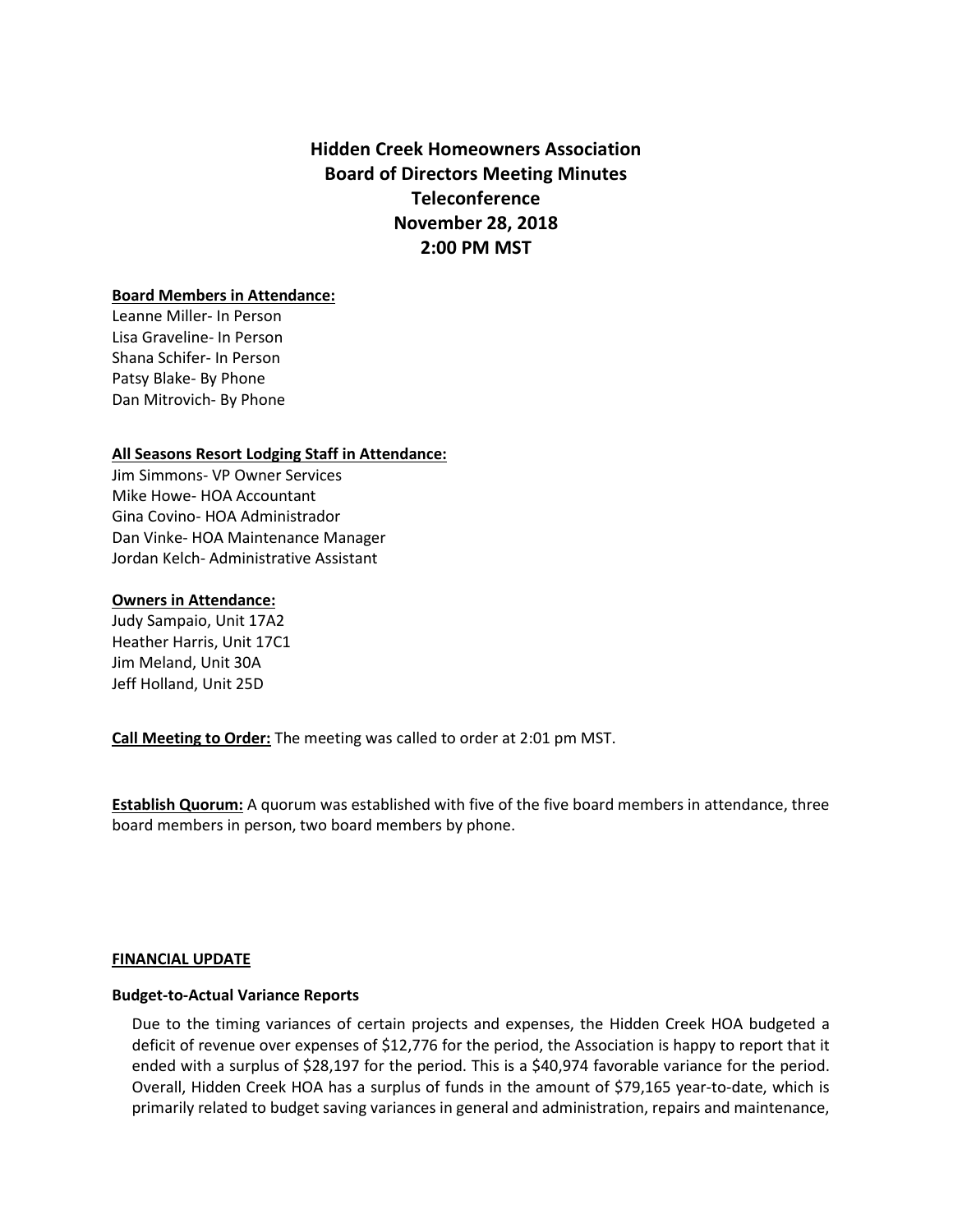### supplies, & utilities.

### **October 2018 Revenues:**

The total revenue budgeted for this period is \$65,404, while actual revenue earned is \$72,452. This \$7,048 variance in revenue is primarily attributable to the following:

• Water: this account was budgeted to not collect on water dues during the period based upon the information that the HOA received from Mtn. Regional Water. Since the budget was voted on, the HOA was noticed by Mtn. Regional Water that they would not be able to bill out individual owner as expected during their original time assessment. This revenue is essentially netted against the water expense below.

### **October 2018 Expenses***:*

Period actual expenses of \$44,254 which was less than budgeted period expenses of \$78,180. This was a 43.39% less than budgeted or a favorable variance of approximately \$33,926. Significant variances of specific line item expenses include:

- Pest Control: this account was over budget by \$250 during the period which was primarily related to a timing variance.
- Trash Removal: This line item is showing a favorable variance of \$7,668. There is a \$36 annual trash fee allocated to each owner. This was collected during the period, however, the bill has not yet been sent out. Once we receive the bill, these \$4,680 should be netted to zero.

# **Capital Reserve Budget vs. Actuals for the Period Ended October 31, 2018**

- Unanticipated capital expenses**:** There were no unanticipated capital expense during the month of October. The total balance year-to-date for the unplanned capital expenses is \$1,745.61
- Planned capital expenses: There were two projects completed during the period. The new roof for unit 33 totaled \$20,360 and the 4 landing replacements were \$14,840. Year-to-date the planned capital projects have a balance of \$132,582. This balance reflects  $\sim$ \$60k in asphalt expenses, ~\$16,658 in heat tape.

# **MOTION: Patsy Blake made a motion to approve the budgets with the condition that board will further investigate the capital budget once survey is received from homeowners. Lisa Graveline seconds. Approved unanimously. Motion carries.**

Note: Maintenance issues brought to All Seasons Resort Management Inc.'s attention- ASRL is looking to hire an on-site Hidden Creek maintenance crew member. Board asked to be part of the hiring process.

### **RATIFIED ACTIONS APPROVED VIA EMAIL**

- 1. Concrete sidewalk replacement between building 3 & 4
- 2. Surveyor for buildings 2, 3, 4 and 5
- 3. French drain and drywell installation
- 4. Dumpster enclosures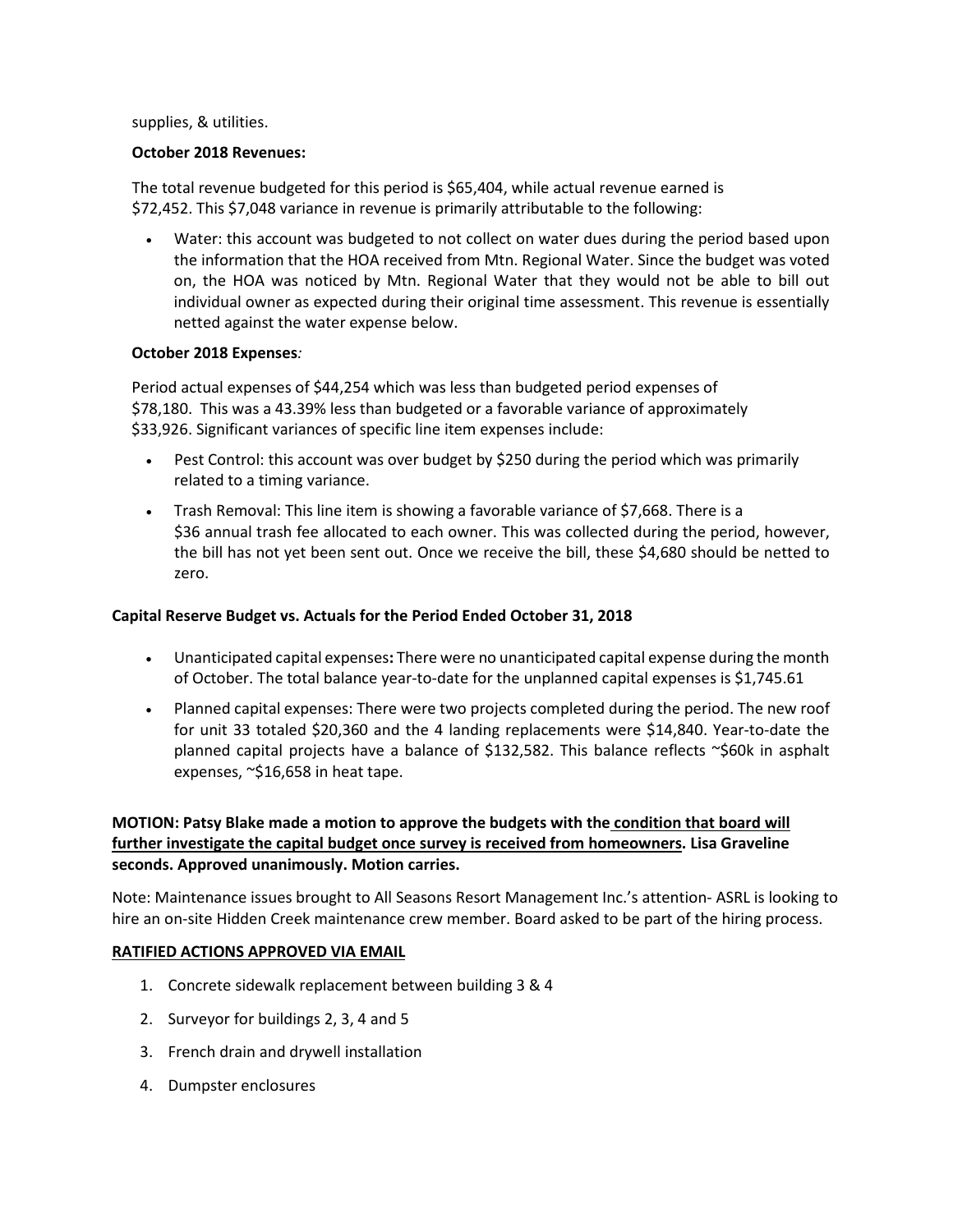**Motion: Patsy Blake made a motion to approve these four projects. Seconded by Lisa Graveline. Approved unanimously. Motion carries.**

## **STATUS OF MAINTENANCE WORK**

- 1. **Status of Building 33 Roofing:** Gregory reinstalled heat tape, satellites have been removed by GTC (Dan to check the status of this), relocating downspouts still to be addressed.
- 2. **Community Lighting:** Walk with Gregory from GTC to discuss the project, need to establish a date with the Hidden Creek Board.
- 3. **Dumpster Enclosures:** MGM is holding off on project due to staffing issues, Willow Creek and Aspen Dr. and Ambush. Starting December 5<sup>th</sup>.
- **4. Upper Landings:**
	- Steps and stringers- Dan to send out bids and pictures to the board, add a Trex option
	- Upper landings- Dan recommends going with a different company than Pacific Siding as there has been miscommunication for the bids for adding the run off portion of the landings and debris removal/dumpster locations. Also discussed the need for a drip shield below landing as well as the need for sealing the wood.
- 5. **French Drain and Drywell:** B&B Landscaping project in progress, weather will determine completion. Clean up as weather allows, final clean up to be completed in the spring of 2019.
- **6. Concrete Sidewalk Repairs:** Concrete was removed on 11/27/18, rebar/concrete to be poured on 11/29/18.
- 7. **Xeriscape Designs from High Mountain Garden:** Dan to reconnect with contractors, no update at this moment. Board to discuss at a future meeting.
- 8. **Stone Facade Repair on Townhomes:** Need to address 25A&B, 31C
- 9. It was brought to Boards attention by Owner that water would pool towards Building 30. Discussed water pooling toward building 30
- 10. **Kiddie Pool Options:** Poll the owners to see if they want it repaired or removed
- 11. **Parking Signs:** New signs with updated contact information—also discussed: new signs for the recycling dumpster were requested identifying what can go into the recycle dumpster. A map has been created to place on dumpsters where community recycling is located.
- 12. Discussed Tow Company Follow-Thru and Weekend contact number. Note: Look into signs at entrances to complex (Cedar Lane, Ambush, Willow Creek and Aspen) clearly stating that parking is by permit only, non-permitted cars would be towed or booted, etc.
- 13. Building/Unit Number Options: Look through options, short term and long term options. Lisa, Gina and Dan to discuss bids and research pricing for a uniform update.
- 14. Light Discussion-directed Dan to purchase more solar light heads for dark areas of Georgetowns (3 or 4).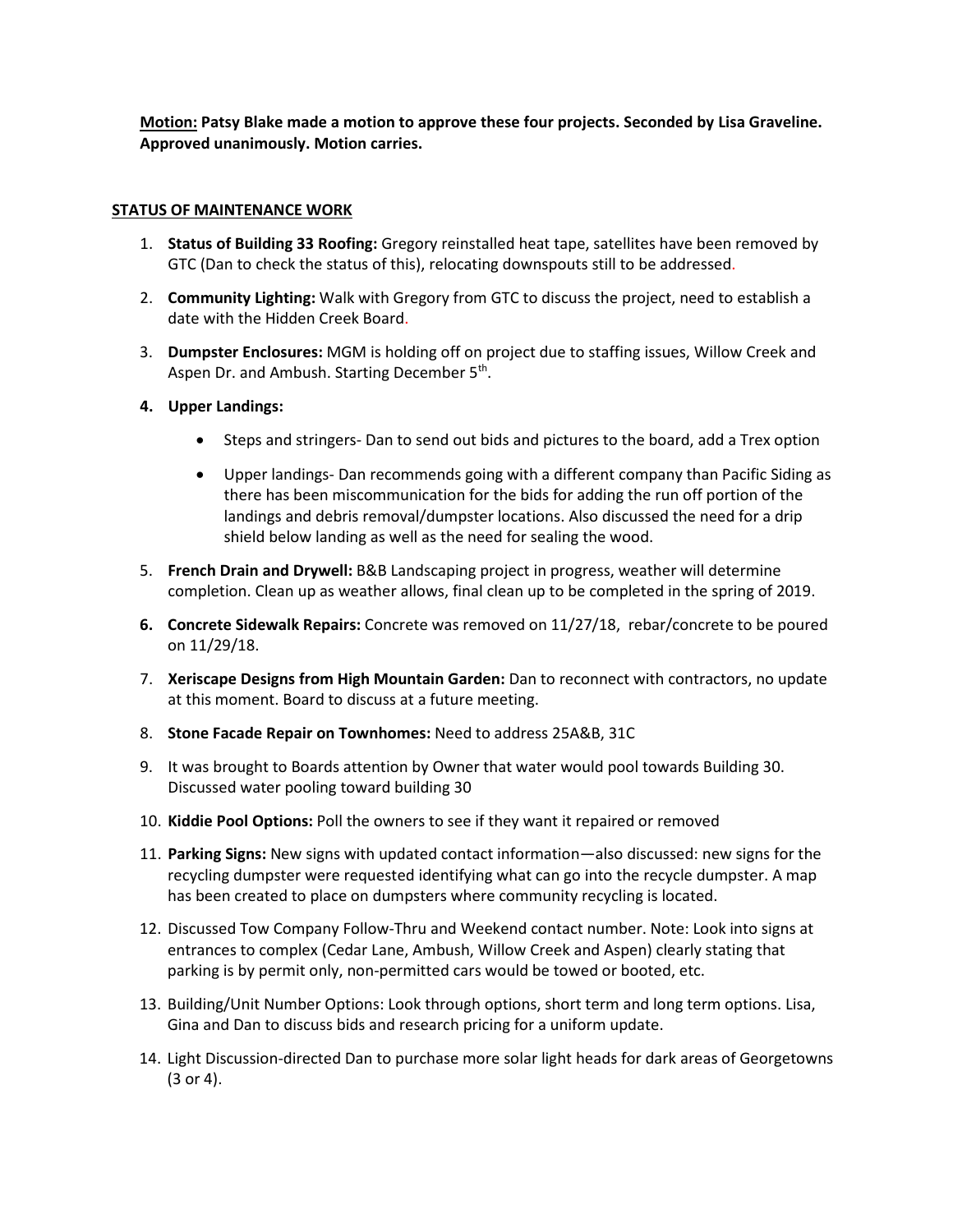15. Board asking ASRL to develop a uniform process for contract bid solicitation to include: 1.) developing a scope of work, to present to board before sending to the contractors, 2. Send scope to a minimum of 3 contractors with a cover letter specifying the deadline for bid receipt. If contractors request clarification of work requirements, that shall be done in writing and provided to all contractors bidding on the work. After the deadline for submittal, bids would be opened, reviewed and the results presented to the Board. All contractors must be licensed, bonded and insured. ASRL shall be responsible for verifying and receiving that information.

# **GOVERNANCE**

- **1. New Officer Election:**
	- Lisa Graveline President
	- Leanne Miller- Vice President
	- Patsy Blake- Secretary
	- Shana Schifer- Treasurer
	- Dan Mitrovich- Member at Large
- **2. Votes by Email Requirements:** Rules and regulations via email discussions, voting via email should be treated the same as it would be in person, allowing a majority vote, however, t all five Board members must respond via email thread.

# **3. Hot Tub Standards to Adopt:**

- 10 pm curfew
- Surrounding and adjacent neighbors' permission/approval
- Possible additional water and sewer charges may apply
- Location: A. (on) ground level needs to be on a concrete pad and no larger than 10x10 ft. B. Second level needs to meet HOA/Summit County deck standards or C. an approved existing pad
- The entirety of hot tub must be placed within 10ft of the building
- Written approval from HOA Board before installation
- Follow Summit County codes and regulations (electrical permit required) and provide copies of the (Town)—County, permit(s) to the Management Company
- Safety: The unit owner is solely responsible for any and all damages or liabilities resulting from the placement, operation and use of a hot tub. A signed liability waiver needs to be sent to the Management Company—Melyssa is working on this
- The homeowner is responsible for operating and maintenance of hot tub (interior & exterior)
- **4. TCFC Agreements-** Received the document summary from TCFC. Discussed several areas where the Board had concerns about the completeness the activities/work promised.
- **5. Garage Door Discussion:** Attorney has been contacted as to how homeowners can be charged for upgrades to the garage doors. Lisa Graveline presented proposals she researched. Will be discussed further in next board meeting.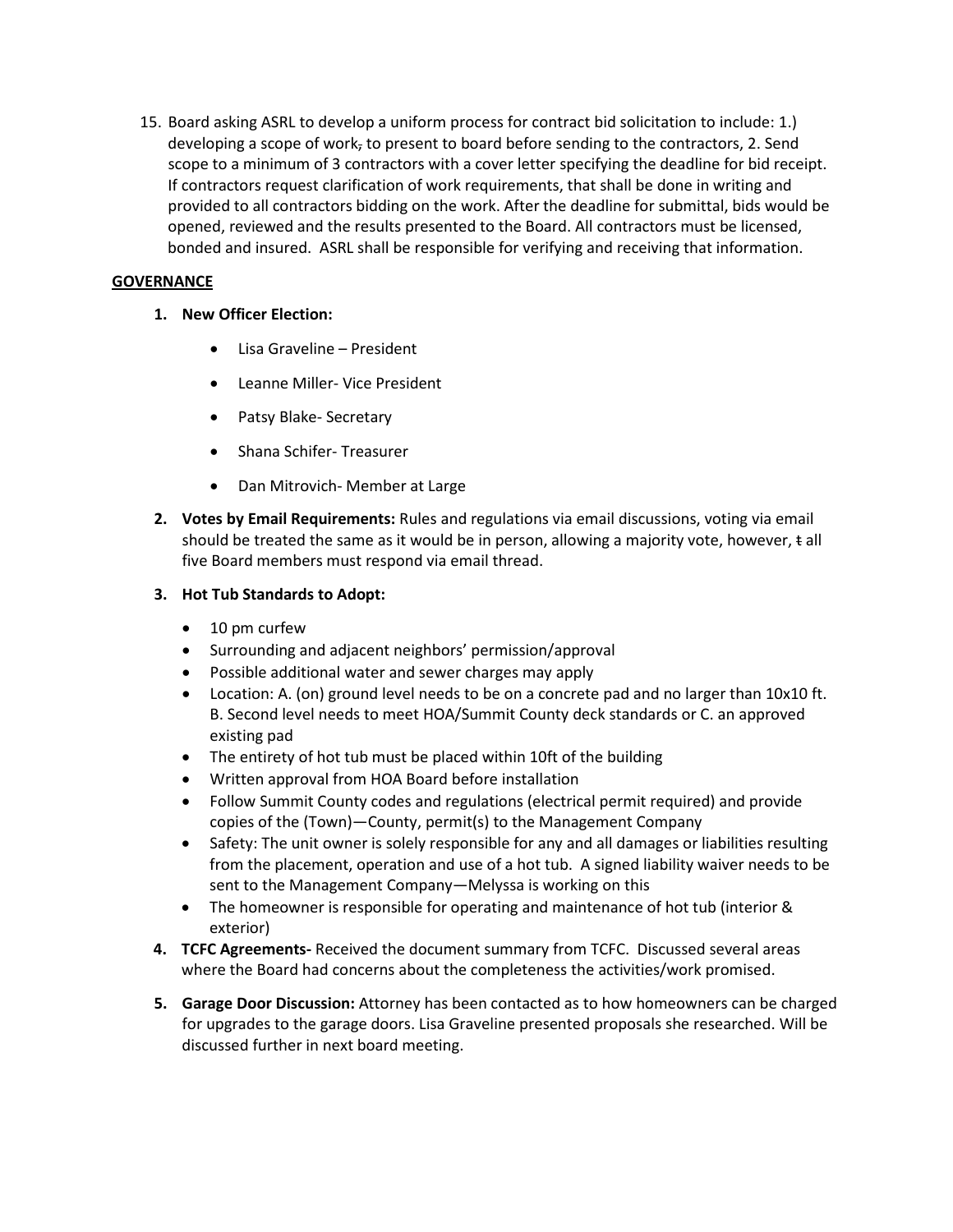- **6. Appraiser Proposal:** Discussion of the possibility of appraising the square footage of all units and basing dues off of livable square footage, as opposed to percentage of ownership. The Board requested Jim contact Melyssa and discuss how this could be accomplished.
- **7. Mountain Regional Easements:** No update from TCFC, board has still not received final easement-Jim stated he will check in with Melyssa

### **ARCHITECTURAL REVIEW COMMITTEE**

- 1. Air vent 27C HN Properties- Unnecessary holes in structure, denied.
- 2. Central Air 21D Patsy Blake- AC needs to be completely interior, no exterior condenser. Homeowner to provide more information and product specs.

**MOTION: Patsy Blake made a motion to table ARC items 1 and 2 until further information is provided, given a 60 day deadline. Shana Schifer seconds. Approved unanimously. Motion carries.**

**- Board mentioned a thorough discussion pertaining to Air Conditioning should take place before the Spring**

3. Leonard Leslie- Approved subject to hot tub standards.

**MOTION: Patsy Blake made a motion to approve the hot tub addition given the homeowner follows the hot tub standards and obtains a permit from Summit County and presents it to the board before beginning work. Shana Schifer seconds. Approved unanimously. Motion carries.**

- 4. 26A and 27A violations- Unapproved renovations, fines to be imposed
- 5. 4D violation- Requesting permit documentation. Violation of non-compliance with remodel agreement to be sent out
- 6. Violation Notices: Board recommends written request to be sent to homeowner before official violation is issued, letter needs to be very specific as to what is not in compliance and the action that is expected to be taken.

Miscellaneous - Owner Jeff Holland, Unit 25D, asked about a small rental tax. Jim Simmons stated according to a 2012 Utah law, rental tax is not allowed.

Discussed a possible Special Assessment grouping: New updated garage doors, planting trees in easements, community-wide lighting project, Georgetown landings, stringers and steps, new community-wide Unit numbers/letters

For the December Newsletter, it was suggested we ask five homeowners to volunteer for a new subcommittee, the Community Vision Committee (CVC), hoping there would be a balance of owners from the Georgetowns and Townhomes.